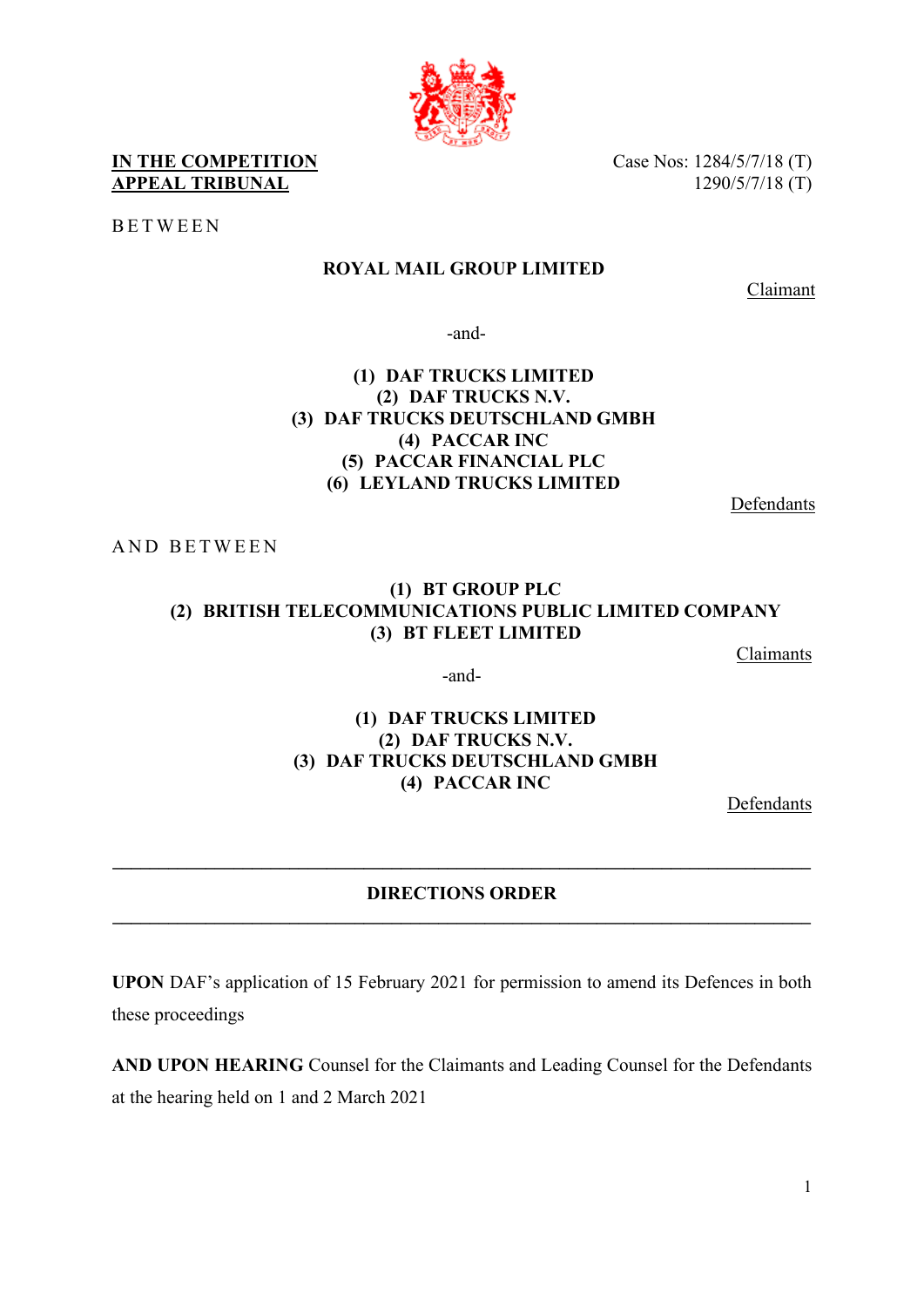**AND HAVING REGARD TO** the Tribunal's judgment issued on 13 May 2021 ([2021] CAT 10)

**AND UPON** the following definitions applying for the purposes of this Order:

- "**BT**" means BT Group PLC, British Telecommunications Public Limited Company and BT Fleet Limited.
- "**DAF**" means the Defendants in cases 1284/5/7/18 (T) and 1290/5/7/18 (T).
- "**Finance Losses**" means whether and to what extent Royal Mail suffered losses occasioned by the additional cost of financing allegedly inflated purchase prices, including consideration of the appropriate measure by which Royal Mail's claim for financing costs and compound interest (if any) should be calculated, and the rate applicable to the relevant measure (to the extent that this is not agreed between the parties).
- "**Hearing**" means the hearing before the Competition Appeal Tribunal in relation to the Royal Mail Proceedings and the BT Proceedings dated 1 and 2 March 2021.
- **"Infringement"** means the unlawful collusion found by the Commission in its Decision (AT.39824 - Trucks) and as particularised in the Claimants' Particulars of Claim.
- **"Loss of Volume**" means the extent to which, if DAF demonstrates that an alleged Overcharge was passed on by Royal Mail to its customers, there was a reduction in the volume of consumption of Royal Mail's collection and delivery services.
- **"Overcharge"** means inflation (if any) of Truck prices resulting from the Infringement.
- "Royal Mail" means Royal Mail Group Limited.
- **"Supply Pass-On"** means the passing on by Royal Mail and/or BT of all, or part, of any Overcharge by increasing the price of their own goods and services.
- The **"BT Proceedings"** means the proceedings bearing case number 1290/5/7/18 (T).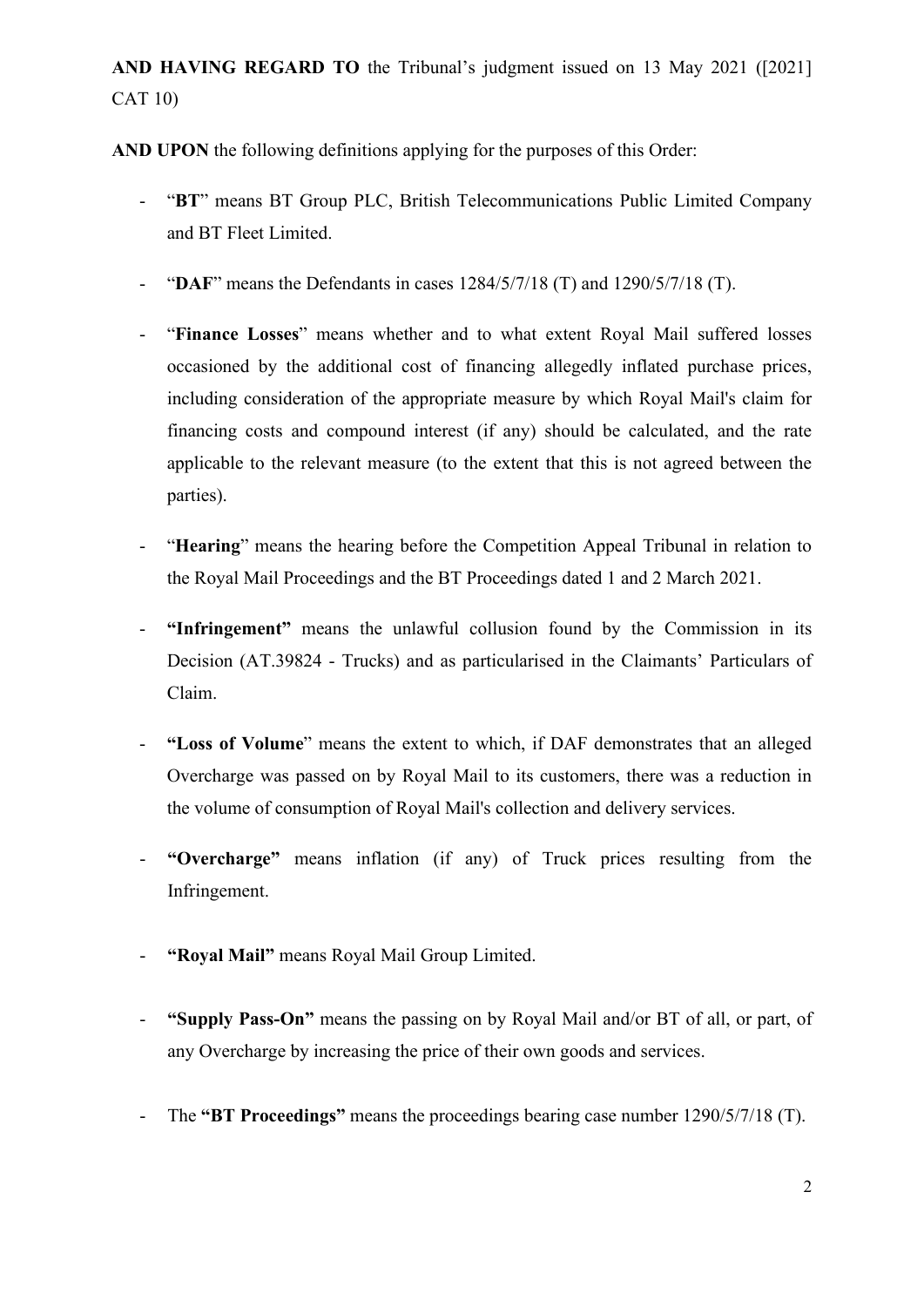- The "Royal Mail Proceedings" means the proceedings bearing case number 1284/5/7/18 (T).
- **"Trucks"** has the meaning given in Article 5 of the Commission's Decision (AT.39824 - Trucks).
- **"Used Trucks Pass-On"** means the passing on of any overcharge by Royal Mail and/or BT upon the resale of their Trucks.
- **"Tribunal Judgment"** means the Tribunal's judgment issued on 13 May 2021 ([2021] CAT 10)

### **IT IS ORDERED THAT**

### **Pleadings**

- 1. Permission be granted for DAF to file and serve their amended Defences in the form set out in Annexes 1 and 2 to this Order in accordance with the Tribunal Judgment.
- 2. DAF's application for permission to amend paragraph 30(c) of its Defence in the Royal Mail Proceedings and paragraph 28(c) of its Defence in the BT Proceedings is refused.

#### **Disclosure categories**

- 3. Subject to paragraph 4 of this Order, Royal Mail and BT shall disclose by list the documents in their control falling within the categories set out at Annex 3 on the following dates (with inspection to follow in each case within seven days):
	- (a) Categories C1 (BT only) and C3 (Royal Mail only) by 31 March 2021; and
	- (b) Categories C2 (BT only) and C4 (Royal Mail only) by 29 April 2021.
- 4. Royal Mail and BT (separately) may provide directly, in the alternative to giving some or all the disclosure specified in categories C2/C4, information on the matters specified. Where such information is provided, it shall be provided by way of a pleaded statement verified by a statement of truth setting out details of the matters specified in categories C2/C4. Any such statement must be provided by no later than the date specified in paragraph 3(b) of this Order for providing disclosure.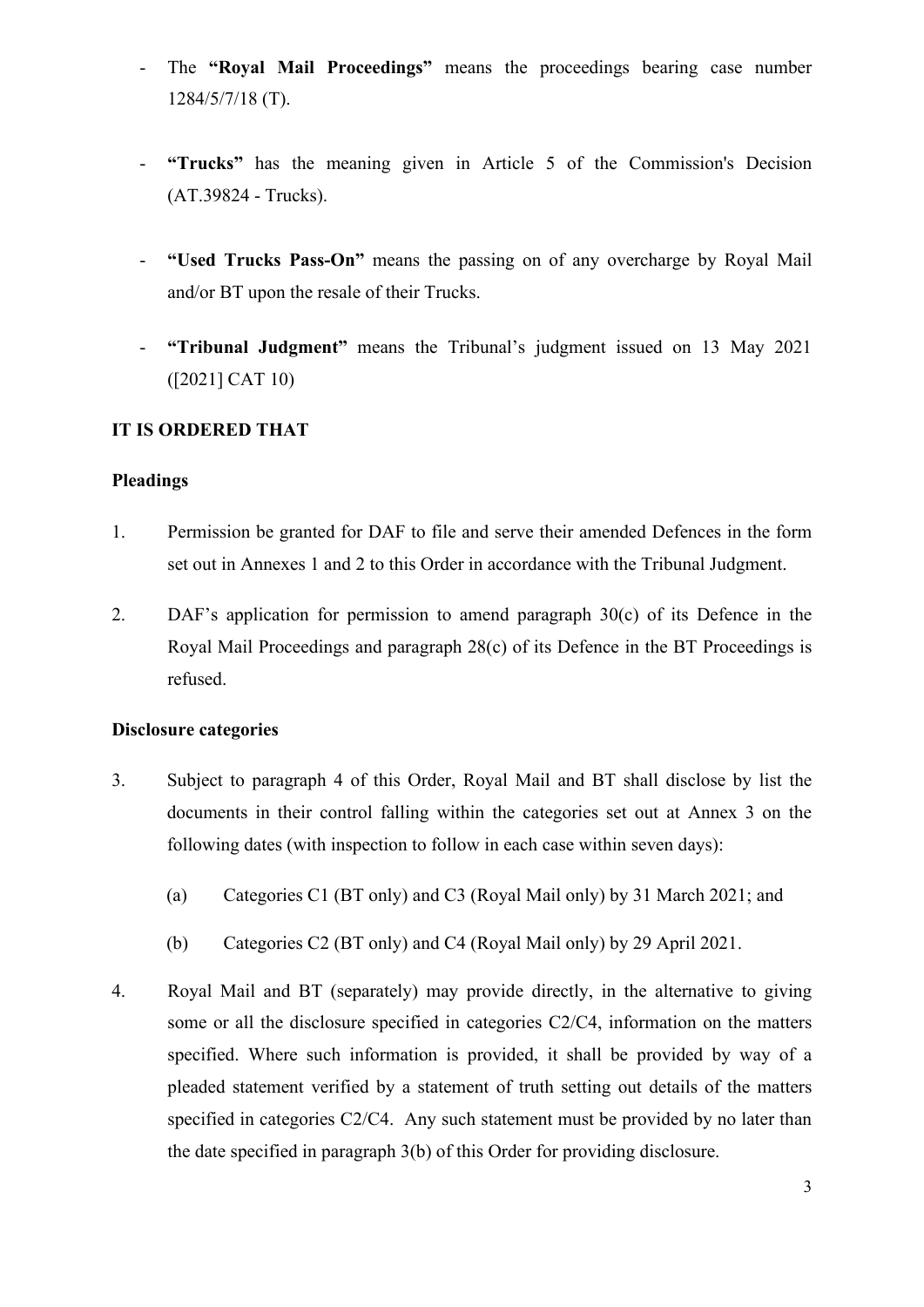- 5. Royal Mail and BT shall disclose by list the documents in their control falling within the categories set out at Annex 4 in three tranches on (i) 5 March 2021; (ii) 31 March 2021; and (iii) 29 April 2021 with inspection to follow in each case within seven days.
- 6. The disclosure provided in Annexes 3 and 4 should be accompanied by a disclosure statement to be filed on 29 April 2021 by an appropriate person within Royal Mail or BT which shall:
	- (a) set out the extent of the search that has been made in order to locate the documents ordered to be disclosed;
	- (b) specify the manner in which the search has been limited on reasonableness and proportionality grounds and why; and
	- (c) certify to the best of their knowledge and belief that the disclosure ordered has been provided.
- 7. The documents to be disclosed and made available for inspection pursuant to paragraphs 3 and 5 above:
	- (a) may be confined to the best available evidence about the information which is the subject matter of the listed categories, which may be in the form of electronic databases or other electronic documents, save where (i) the party concerned does not in fact keep any documents in respect of that subject matter in electronic form, or (ii) although it does keep documents in respect of that subject matter in electronic form, the relevant information in those electronic documents is unreliable in view of the way in which it was collected, or (iii) the best available evidence falls instead to be obtained from hard copy documents or a combination of hard copy documents and electronic databases or other electronic documents. In each case, the party disclosing information pursuant to this provision should explain why the evidence it is providing is the "best available evidence" and why further disclosure is not proportionate, in particular if the excluded information is within an electronic database;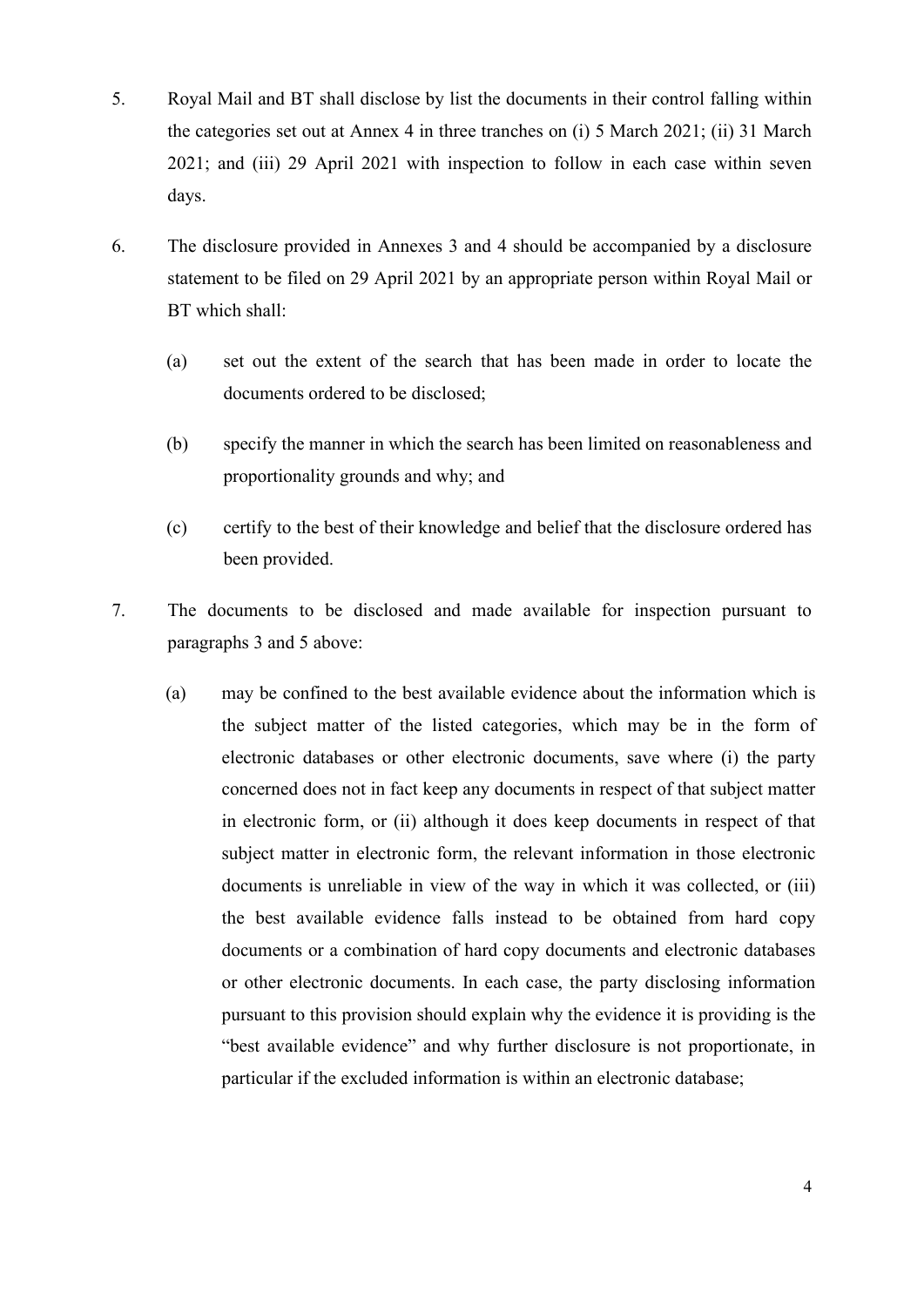- (b) if contained in the form of an electronic database or extract therefrom, should be provided in native electronic format or electronic excel format, together with a statement on how the relevant information has been compiled for the database, and, if appropriate, guidance on how it is to be examined;
- (c) shall include documents in the public domain; and
- (d) may where expressly permitted in relation to a given category in Annex 4, be a representative sample of documents, provided that an explanation of the basis on which such a sample has been selected, and an explanation as to why that basis is reasonable and proportionate in the circumstances, is set out in the disclosure statement to be provided pursuant to paragraph 6 above
- 8. The parties may choose to disclose documents into the Confidentiality Ring in accordance with the Confidentiality Ring Order.

### **Expert Evidence Permissions**

- 9. In relation to the Royal Mail Proceedings and the BT Proceedings:
	- (a) Permission be granted to the parties to adduce written and oral evidence in the field of regulatory and competition economics to address the issues of whether/how the Infringement caused an Overcharge, and if so the extent of any such Overcharge and Used Trucks Pass-On. This evidence is to be given by Mr James Harvey on behalf of Royal Mail and BT, and Professor Damien Neven on behalf of DAF;
	- (b) Permission be granted to the parties to adduce written and oral evidence to address the issues of Supply Pass-On as follows:
		- i. Royal Mail and BT are permitted to adduce expert evidence from Mr Harvey in the field of regulatory and competition economics; and
		- ii. DAF is permitted to adduce expert evidence from Mr Mark Bezant in the field of forensic accounting;
	- (c) Permission be granted for expert evidence in relation to the issue of whether and to what extent any Overcharge was offset by reductions in the prices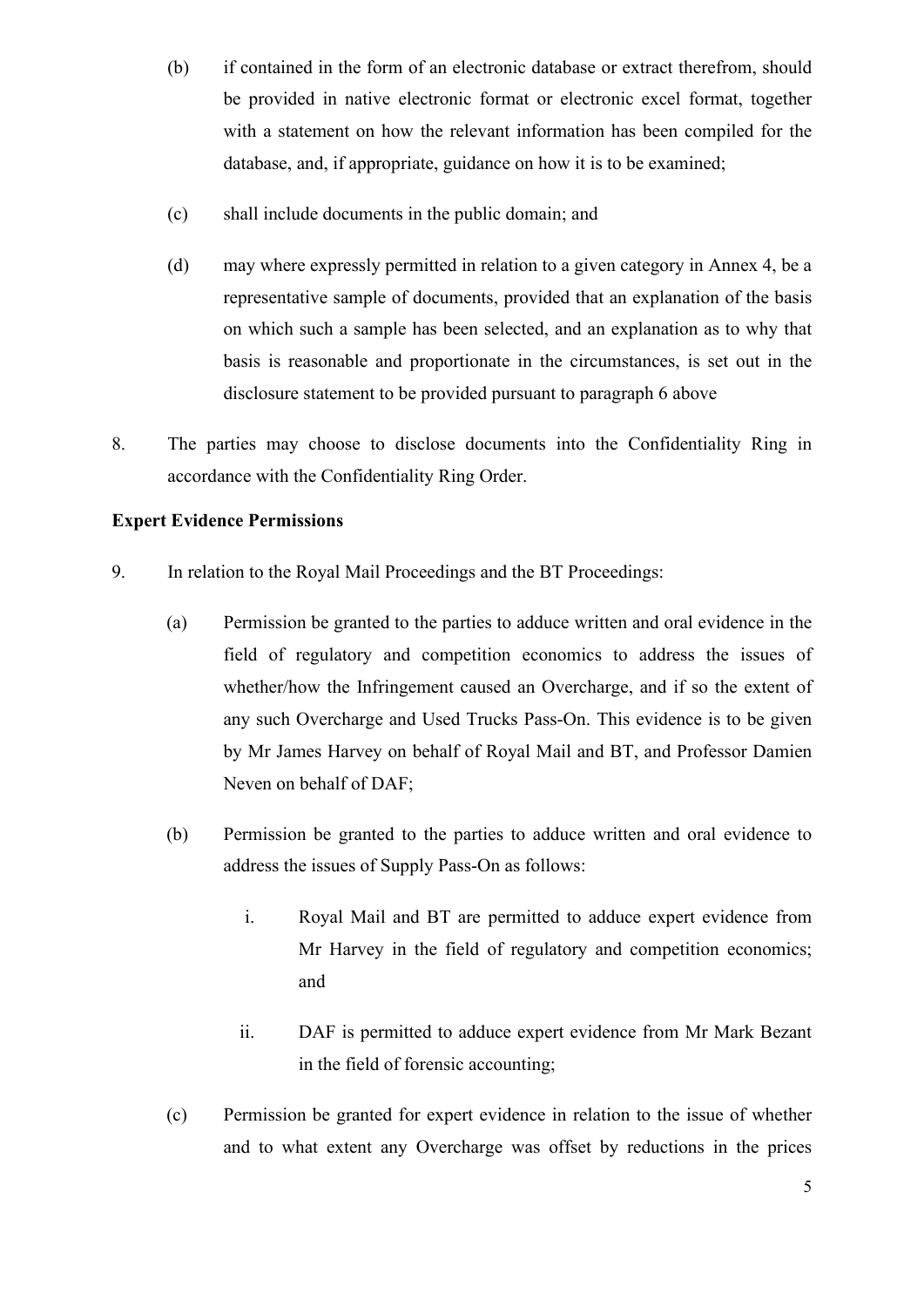which the Claimants paid for goods which may be complementary to the purchase of a Truck, specifically, Truck bodies and Truck trailers in the case of the Royal Mail Proceedings and Truck bodies in the case of the BT Proceedings during the Relevant Period, as follows:

- i. DAF is permitted to adduce written and oral evidence in the field of regulatory and competition economics from Professor Neven to address this issue by reference to a simulation model; and
- ii. Royal Mail and BT are permitted to adduce written and oral evidence from Mr Harvey in the field of regulatory and competition economics to respond to Professor Neven's analysis.
- 10. In relation to the Royal Mail Proceedings:
	- (a) Permission be granted to the parties to adduce written and oral evidence in the field of regulatory and competition economics to address the issue of Loss of Volume. This evidence will be given by Professor Neven on behalf of DAF, and Mr Harvey on behalf of Royal Mail;
	- (b) Permission be granted to the parties to adduce written and oral evidence for the purpose of assessing the Finance Losses issue. This evidence is to be given by Mr Julian Delamer on behalf of DAF, and Mr John Earwaker on behalf of Royal Mail, in the field of financing;
	- (c) Permission is granted for expert evidence to address issues relating to Royal Mail's Truck leasing and Truck financing arrangements as follows:
		- i. Royal Mail is permitted to adduce written and oral evidence:
			- (1) from Mr Harvey in relation to issues of value of commerce and overcharge in respect of leased Trucks, and
			- (2) from Mr Earwaker on in respect of financing costs associated with leased Trucks,
		- ii. DAF is permitted to adduce written and oral evidence from Mr Delamer in respect of points (1) and (2) above and, insofar as is non-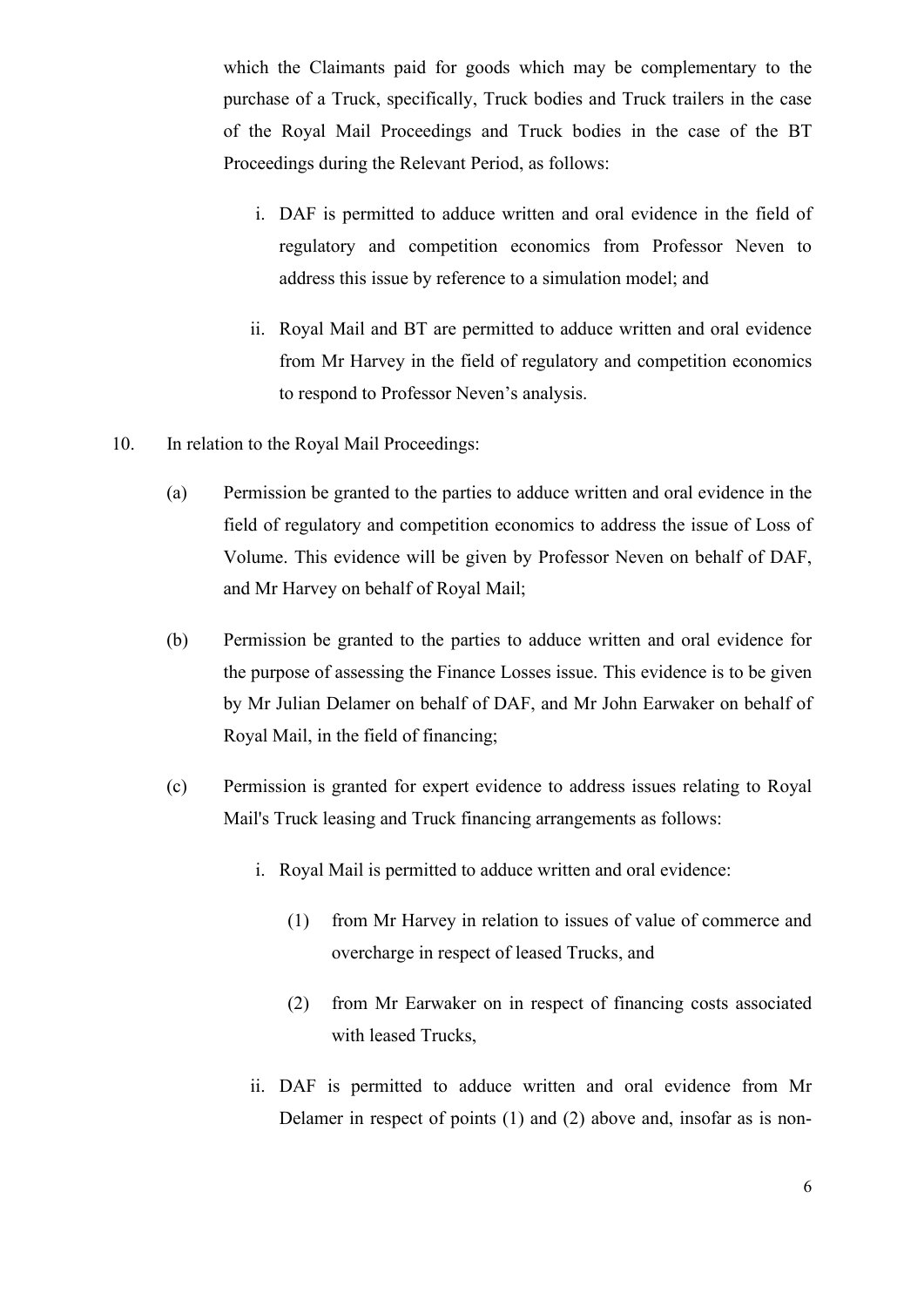duplicative and necessary to address the evidence of Mr Harvey on point (1) above, from Professor Neven.

- 11. In relation to issues pertaining to the calculation of post-tax damages and interest (the **"Tax Issues"**):
	- (a) The parties shall be permitted to adduce written and oral expert evidence in relation to the Tax Issues;
	- (b) The parties' proposed experts shall meet on a without prejudice basis on or before 16 April 2021 to seek to agree their proposed approach to the Tax Issues;
	- (c) If and insofar as agreement cannot be reached, the parties shall by 4:00pm two weeks after the date of the without prejudice expert meeting, file and exchange statements from their respective experts setting out their proposed approach to the Tax Issues and the reasons for adopting that approach (the "**Tax Statements**");
	- (d) The Tribunal shall determine the appropriate approach to the Tax Issues, following an oral hearing if necessary and/or make such other directions as it considers appropriate; and
	- (e) The parties shall identify their respective experts in relation to Tax Issues following the Tribunal's approval of any approach agreed between the parties' experts on their proposed approach to the Tax Issues, or, if an approach is not agreed, following the Tribunal's determination of the appropriate approach to the Tax Issues.

### **Costs**

12. By consent, costs in the case.

### **Other**

13. Liberty to apply, including liberty for Royal Mail and BT to apply for permission to adduce additional expert evidence in respect of the issues outlined in paragraph 9(c) of this Order.